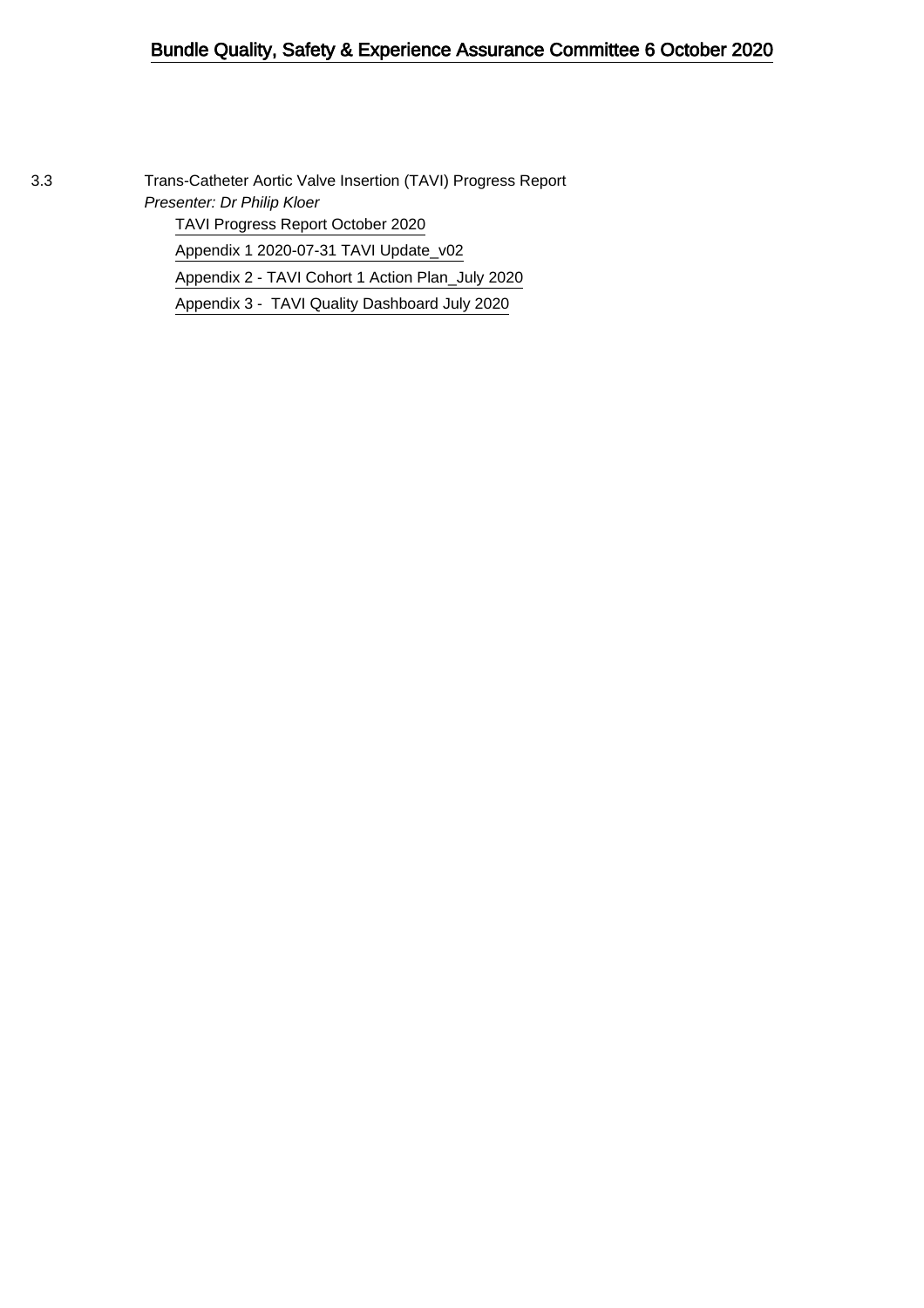

### **PWYLLGOR ANSAWDD, DIOGELWCH A SICRHAU PROFIOD QUALITY, SAFETY AND EXPERIENCE ASSURANCE COMMITTEE**

<span id="page-1-0"></span>

| <b>DYDDIAD Y CYFARFOD:</b><br><b>DATE OF MEETING:</b>  | 06 October 2020                                                 |
|--------------------------------------------------------|-----------------------------------------------------------------|
| <b>TEITL YR ADRODDIAD:</b><br><b>TITLE OF REPORT:</b>  | Trans-Catheter Aortic Valve Insertion (TAVI) Progress<br>Report |
| <b>CYFARWYDDWR ARWEINIOL:</b><br><b>LEAD DIRECTOR:</b> | Dr Philip Kloer, Medical Director and Deputy CEO                |
| <b>SWYDDOG ADRODD:</b><br><b>REPORTING OFFICER:</b>    | John Evans, Assistant Director, Medical Directorate             |

**Pwrpas yr Adroddiad** (dewiswch fel yn addas) **Purpose of the Report** (select as appropriate) Er Sicrwydd/For Assurance

## **ADRODDIAD SCAA SBAR REPORT Sefyllfa / Situation**

This paper provides an update on progress on transcutaneous aortic valve insertion (TAVI) focussing on the progress made in treating the patients on the waiting list and the external review of the service by the Royal College of Physicians (RCP). This service is provided by Swansea Bay University Health Board (SBUHB) and the update has been provided in co-operation with the Medical Director, SBUHB

## **Cefndir / Background**

TAVI is a procedure used in people who have severe aortic stenosis as an alternative to conventional 'open' surgery for replacing the aortic valve. TAVI may be the procedure of choice for patients in whom conventional surgery is precluded due to the clinical risk associated with multiple co-morbidities or frailty.

In 2018 it became apparent that a number of patients had died while on the waiting list for TAVI. Given the mortality associated with severe aortic stenosis, there was concern that failure to address a growing waiting list was material in causing harm to patients. In response, S BUHB convened an executive-led 'Gold Command' Group to oversee improvement actions.

## **Asesiad / Assessment**

## **RCP case note review**

The Royal College of Physicians reviewed the case notes of 32 patients who had died while waiting for a TAVI between 2015 and 2018:

- Overall, they found that there were concerns in 23 of the 32 cases;
- 17 cases of the 32 cases related to Hywel Dda UHB patients;
- Of the 17 patients from Hywel Dda, concerns were raised in 13 cases. As per the action plan submitted by SBUHB, families and carers of patients involved were contacted to inform them of the review, to gather feedback, to share details of the report (and details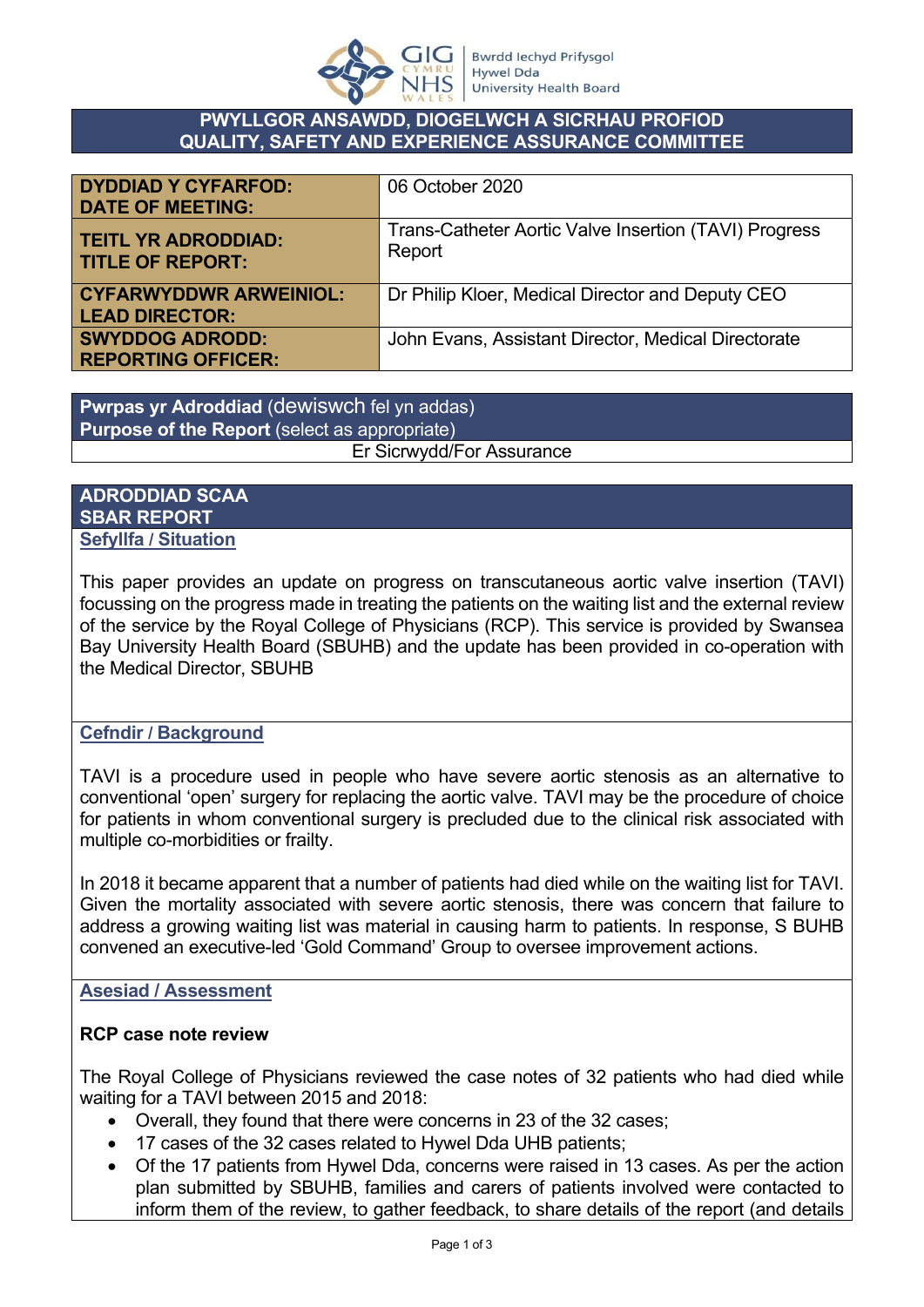of their individual cases), to offer meetings, support and any further information they might need. A helpline is available for families who SBUHB have contacted directly.

SBUHB have commissioned the RCP to undertake a review of a second cohort of patients. This will conclude a review of all patients who have passed away whilst waiting for a TAVI from the time the service began in 2009, through to 2019. For this second cohort of 51 patients, 22 were from Hywel Dda UHB. It is expected that the final report will be available in 3-6 months and this will be duly published and shared at that time. The relatives or next of kin of all patients in this second cohort have already been contacted to inform them that a review will take place, and have been given contact details for the patient experience team in SBUHB should they wish to discuss the matter further.

The service at Morriston Hospital was paused from 25<sup>th</sup> March 2020 due to COVID-19 but recommenced from July 2020, as part of the Quarter 2 operational plan. The waiting list position in September 2020 is as follows:

- Patients  $>52$  weeks = 0
- Patients  $>36$  weeks = 0
- Patients  $>26$  weeks = 2
- Patients  $>18$  weeks = 25
- Patients <18 weeks =  $22$

The HDdUHB Medical Director, has been liaising with his counterpart in SBUHB regularly in relation to the inpatient waits for TAVI services. In addition, the Medical Director in SBUHB oversees and monitors the waiting list on a weekly basis.

Whilst the Health Board awaits the final RCP report and recommendations from SBUHB, the following supporting documents are attached in order to provide assurance to QSEAC regarding the progress made in treating those patients on the TAVI waiting list.

- The current TAVI update from SBUHB (Appendix 1)
- The current action plan (Appendix 2)
- TAVI Quality Dashboard (Appendix 3)

### **Argymhelliad / Recommendation**

For the Committee to receive assurance from the progress made in treating those patients on the TAVI waiting list.

| Amcanion: (rhaid cwblhau)<br>Objectives: (must be completed) |                                                                                                                                                                                                        |
|--------------------------------------------------------------|--------------------------------------------------------------------------------------------------------------------------------------------------------------------------------------------------------|
| <b>Committee ToR Reference:</b>                              | 5.9 Provide assurance to the Board in relation to                                                                                                                                                      |
| Cyfeirnod Cylch Gorchwyl y Pwyllgor:                         | its responsibilities for the quality and safety of<br>public health, health promotion, prevention and<br>health protection activities and interventions in line<br>with the Health Board's strategies. |
| Cyfeirnod Cofrestr Risg Datix a Sgôr                         | 105, 107, 117, 118, 119, 120, - risks relating to                                                                                                                                                      |
| Cyfredol:                                                    | Cardiology services                                                                                                                                                                                    |
| Datix Risk Register Reference and<br>Score:                  |                                                                                                                                                                                                        |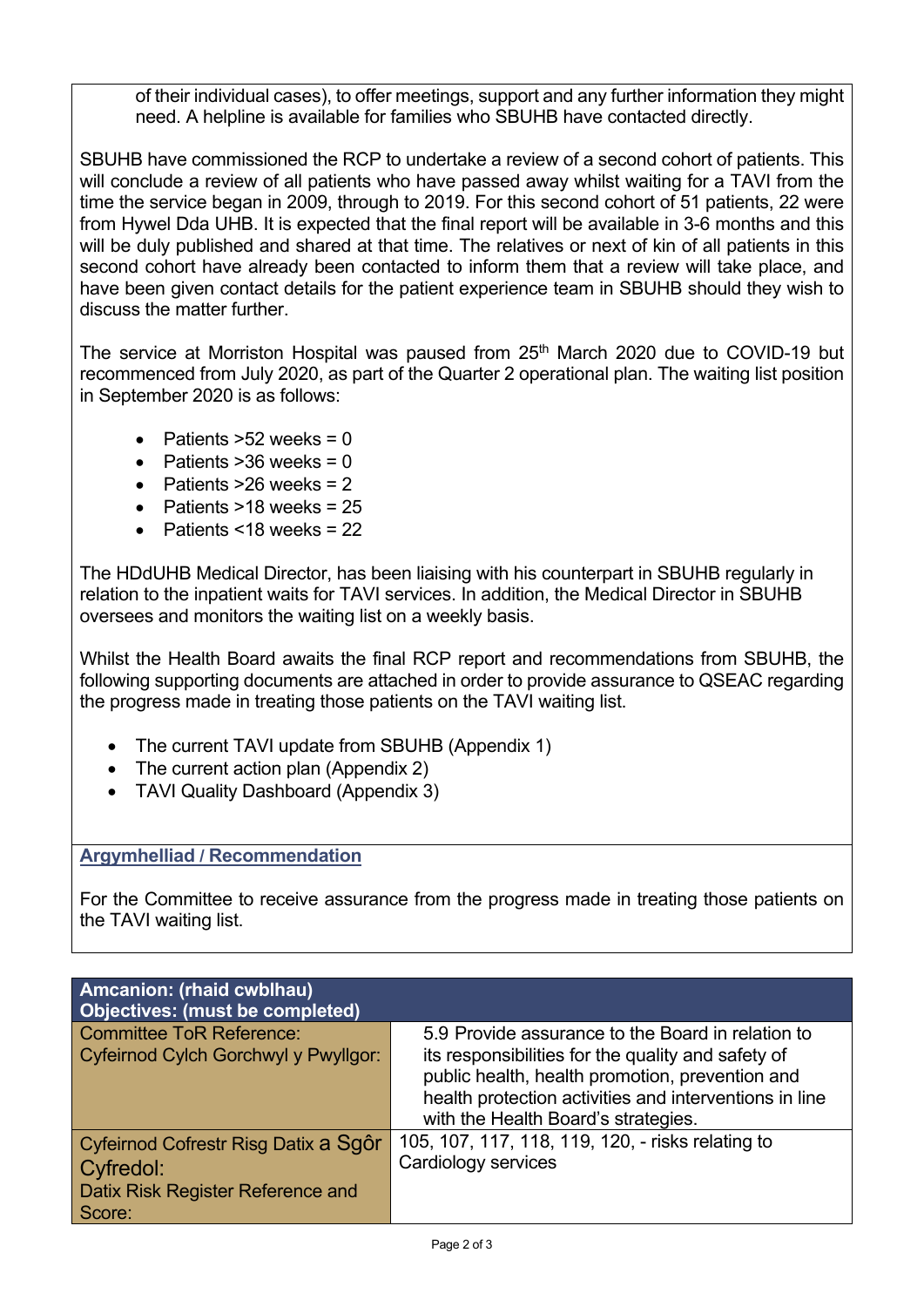Safon(au) Gofal ac Iechyd: Health and Care Standard(s): 2.1 Managing Risk and Promoting Health and Safety 3.1 Safe and Clinically Effective Care

| <b>Effaith/Impact:</b>                                                                                                                                                                                                                              |                                               |
|-----------------------------------------------------------------------------------------------------------------------------------------------------------------------------------------------------------------------------------------------------|-----------------------------------------------|
| <b>Ariannol / Financial:</b><br><b>Ansawdd / Patient Care:</b><br><b>Gweithlu / Workforce:</b><br>Risg / Risk:<br><b>Cyfreithiol / Legal:</b><br><b>Enw Da / Reputational:</b><br><b>Gyfrinachedd / Privacy:</b><br><b>Cydraddoldeb / Equality:</b> | Contained within the narrative of the report. |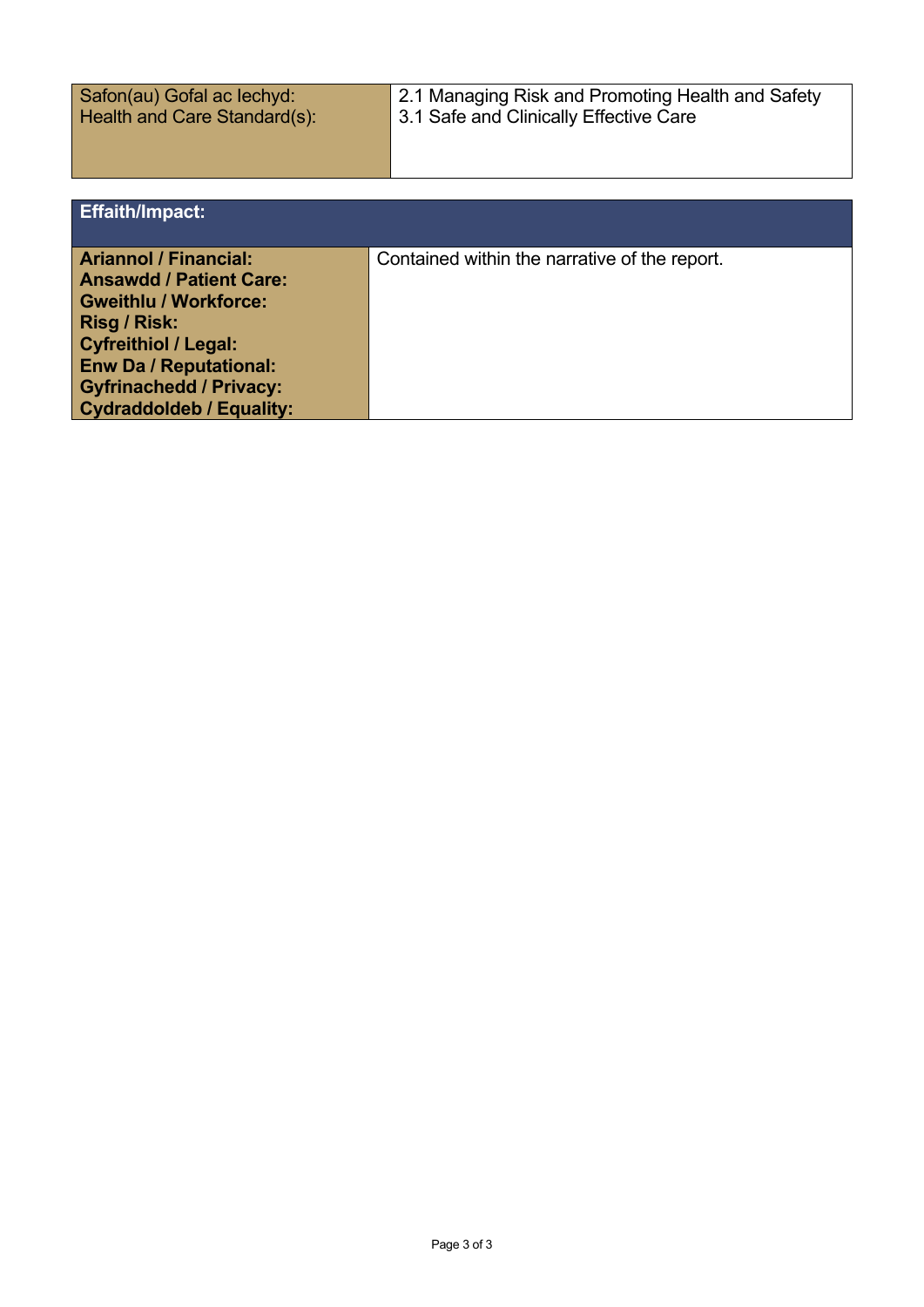# <span id="page-4-0"></span>**SWANSEA BAY UNIVERSITY HEALTH BOARD**

# **TRANSCUTANEOUS AORTIC VALVE INSERTION UPDATE**

## **1. INTRODUCTION**

This paper provides an update on progress on transcutaneous aortic valve insertion (TAVI) focussing on the progress made in treating the patients on the waiting list and the external review of the service by the Royal College of Physicians (RCP).

### **2. BACKGROUND**

TAVI is a procedure used in people who have severe aortic stenosis as an alternative to conventional 'open' surgery for replacing the aortic valve. TAVI may be the procedure of choice for patients in whom conventional surgery is precluded due to the clinical risk associated with multiple co-morbidities or frailty.

In 2018 it became apparent that a number of patients had died while on the waiting list for TAVI. Given the mortality associated with severe aortic stenosis, there was concern that failure to address a growing waiting list was material in causing harm to patients. In response, the Health Board convened an executive-led 'Gold Command' group to oversee improvement actions.

### **3. EXTERNAL EXPERT REVIEW BY THE ROYAL COLLEGE OF PHYSICIANS**

The Royal College of Physicians (RCP) has been commissioned to undertake a review of the service, comprising three separate elements:

### **i. A retrospective casenote review of 32 patients who died while on the waiting list for TAVI between 2015 and 2018**

The RCP's final report of the casenote review has been received and a detailed action and communication plan has been developed in response to the report's recommendations. The assurance framework contains additional assurance measures, reporting to the Quality and Safety Committee, which are detailed in Section 4, below.

#### **ii. A site review by an expert panel convened by the RCP to provide assurance regarding the improvements made to date, and to advise on any further service changes required.**

The RCP review team visited the UHB for two days on 22-23 July 2019. The Executive Medical Director has received the final report and an action plan is in development.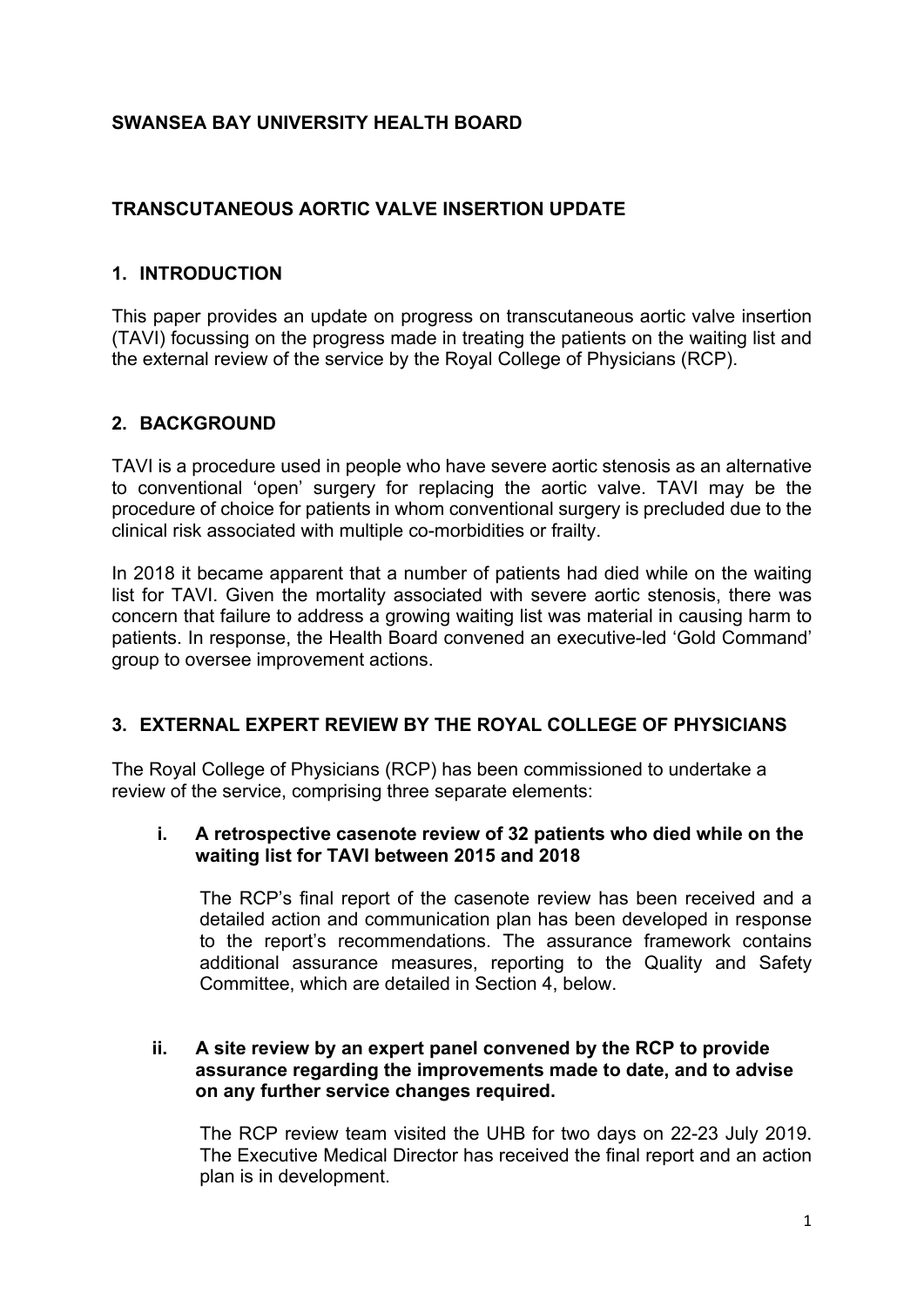## **iii. Further casenote review by the RCP**

Based on the conclusions of the initial casenote review, the Executive Medical Director has asked the RCP to undertake a further review of 52 casenotes of patients who died on the TAVI waiting list. This second review includes all patients who died while on the TAVI waiting list prior to 2015 (until the initiation of the service in 2009), as well as additional cases from the 2015-2018 cohort which were not included in the first review, as well as 1 patient from 2019 and 1 complaint received directly by the Chief Executive.

Copies of the casenotes have been forwarded to the RCP's Invited Service Review team. We understand that the review has been completed and are awaiting the draft report.

# **4. ASSURANCE MEASURES**

The assurance framework for delivery of the RCP's recommendations is attached (Appendix 1). The fifteen recommendations made by the RCP were divided into 50 separate actions, of which 49 have been completed. The outstanding action is:

 Within **Recommendation 2**: *Review the commissioning arrangements with WHSSC to align with BCIS standards and component waiting times.* The COVID pandemic necessitated rescheduling of this meeting, which will be arranged within the next 4 weeks.

A suite of assurance measures and quality metrics has been agreed, aligned to the assurance framework developed to deliver the RCP's recommendations. The Quality Dashboard is attached in Appendix 2.

Specific actions to demonstrate improved governance of the service have been agreed:

- Attendance and Effectiveness of Aortic Stenosis Joint Clinic
- Attendance and Effectiveness of Structural Heart MDT
- Audit of Communication with Patients and Referrers
- Timely transfer from other sites

## **Attendance and Effectiveness of Aortic Stenosis Joint Clinic**

The joint Aortic Stenosis (AS) Outpatient Clinic commenced in July 2019 and enabled all patients with moderate to severe aortic stenosis, deemed high risk for surgery, to be seen by both a Cardiologist and a Cardiac Surgeon contemporaneously, for consideration of TAVI versus surgical Aortic Valve Replacement (sAVR)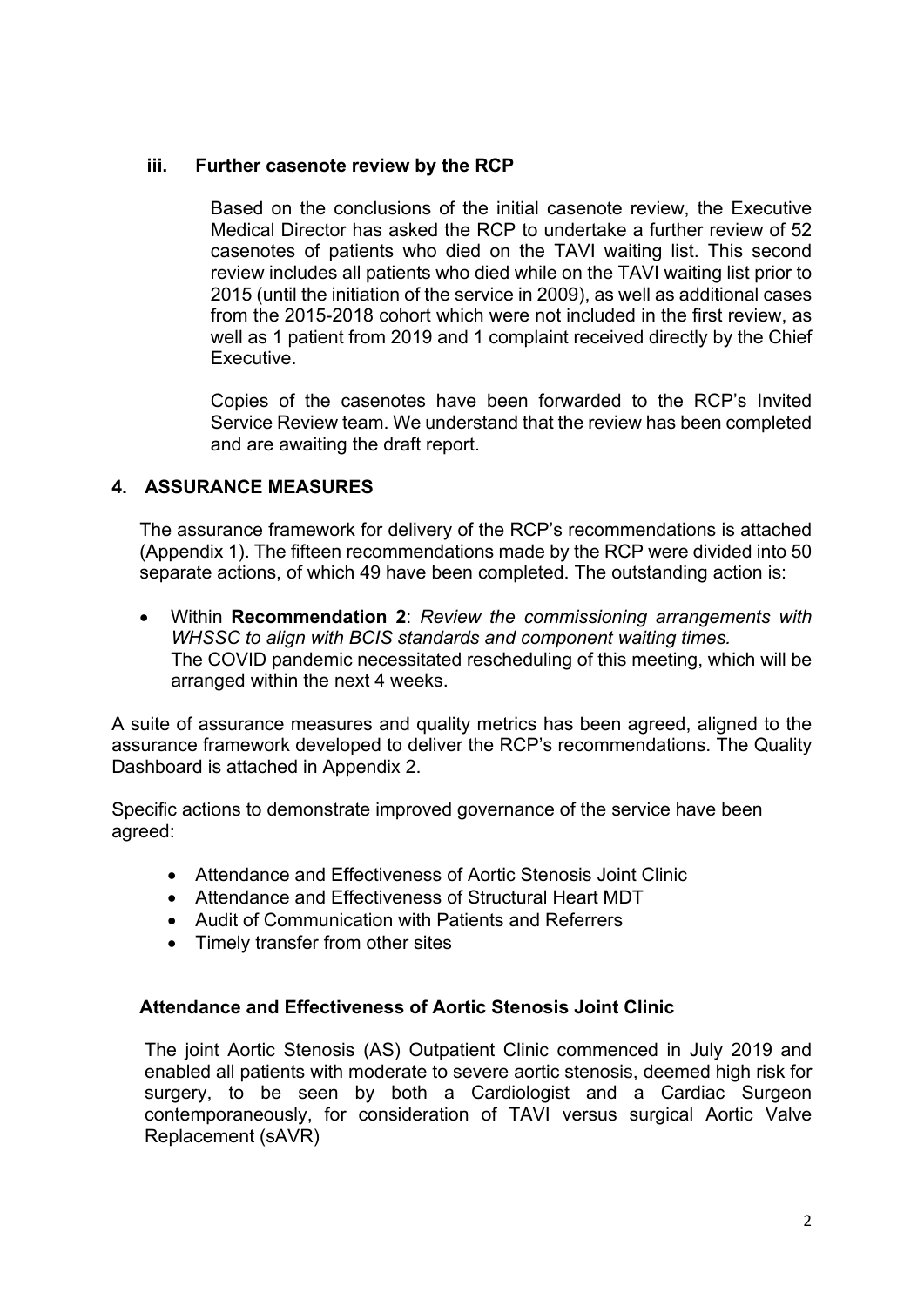An audit of three months of clinic activity between September and November 2019 demonstrated the following:

|                                         | <b>Number</b> | %   |
|-----------------------------------------|---------------|-----|
| Total patients seen in Joint AS Clinic  | 52            |     |
| Sept-Nov 2019                           |               |     |
| Proportion of patients seen in Joint    | 38            | 74% |
| AS clinic who proceeded to TAVI         |               |     |
| Proportion of patients seen in joint AS |               | 14% |
| clinic who proceeded to sAVR            |               |     |
| Proportion of patients seen in joint AS |               | 8%  |
| clinic who remained under clinical      |               |     |
| surveillance of AS symptoms             |               |     |
| Proportion of patients seen in joint AS | 2             | 4%  |
| clinic who received no intervention for |               |     |
| AS                                      |               |     |

Since late March 2020, the joint clinic has been suspended due to the COVID-19 pandemic. The Structural Heart Multidisciplinary Team (MDT) has continued on a weekly basis with both Cardiology and Cardiac Surgery representation (including Clinical Nurse Specialist). All patients referred for surgical or Cardiology review of symptomatic AS have been discussed at this forum and brought into clinic on an ad-hoc basis as required.

# **Attendance and Effectiveness of Structural Heart MDT**

Since 26<sup>th</sup> March a total of 65 patients have been discussed at the Structural Heart Disease MDT. Every meeting has had both Cardiology (general and interventional) and Cardiac Surgery representation, as well as input from the Structural Heart Disease CNS Team. The options for treatment include TAVI, surgical aortic valve replacement (sAVR), balloon aortic valvotomy (BAV) or medical management. The outcomes for all patients discussed is as follows:

| <b>MDT</b> outcomes             | <b>Number</b><br>(Total 65) | Percentage |
|---------------------------------|-----------------------------|------------|
| <b>TAVI</b>                     | 31                          | 48%        |
| SAVR and/or aortic root surgery | 14                          | 22%        |
| Patient choice                  | $\overline{2}$              | 3%         |
| <b>Palliative BAV</b>           | 2                           | 3%         |
| Further discussion pending      |                             |            |
| investigations                  | 9                           | 14%        |
| Medical management              | 7                           | 11%        |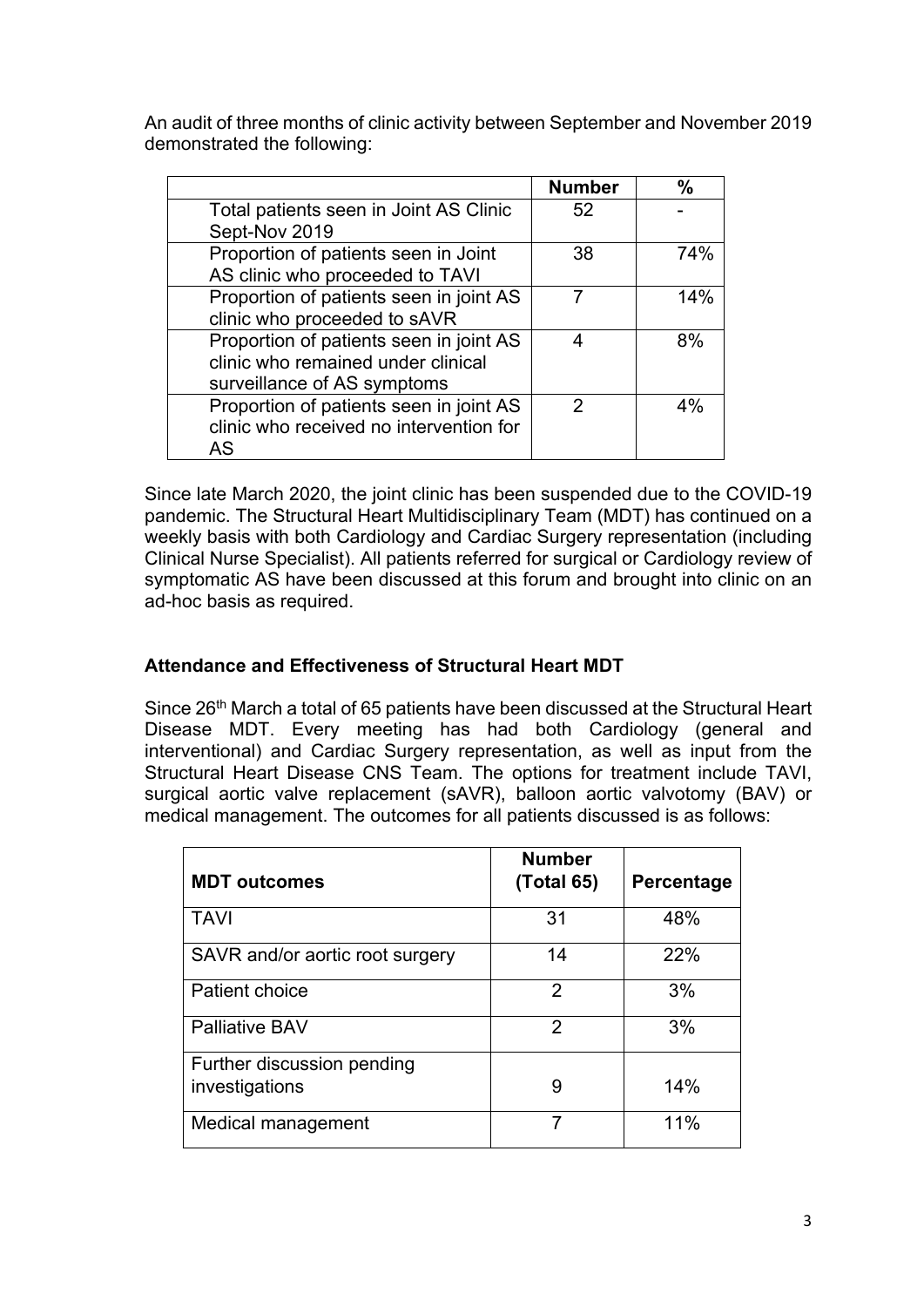Regardless of whether they are referred to Cardiology or Cardiac Surgery for intervention, all patients with aortic stenosis are now discussed at the Structural Heart MDT. The MDT meeting has continued weekly throughout the course of the COVID pandemic and numbers of patients discussed are demonstrated in the graph below.



The increased risks associated with Cardiac Surgery at the current time, as well as the constraints COVID-19 has placed on surgical capacity at Morriston, mean that an increasing number of patients of intermediate surgical risk have been recommended for TAVI instead of sAVR, following discussion at Structural Heart MDT.

## **Audit of Communication with Patients and Referrers**

Scheduling and recording of MDT discussion and decision making is captured electronically within the meeting. A letter confirming the MDT outcome is shared with both the patient and the referrer and this letter is uploaded to Welsh Clinical Portal (WCP).

Now that the MDT is well established, the Cardiology service plans to liaise with colleagues in primary care and secondary Cardiology to capture some survey information on how referrers are finding the improvements to the service so far.

### **Timely transfer from other sites**

Between March and June 2020, the TAVI service accepted a total of 5 out-ofarea referrals for inpatient TAVI. It is usual for patients to require a number of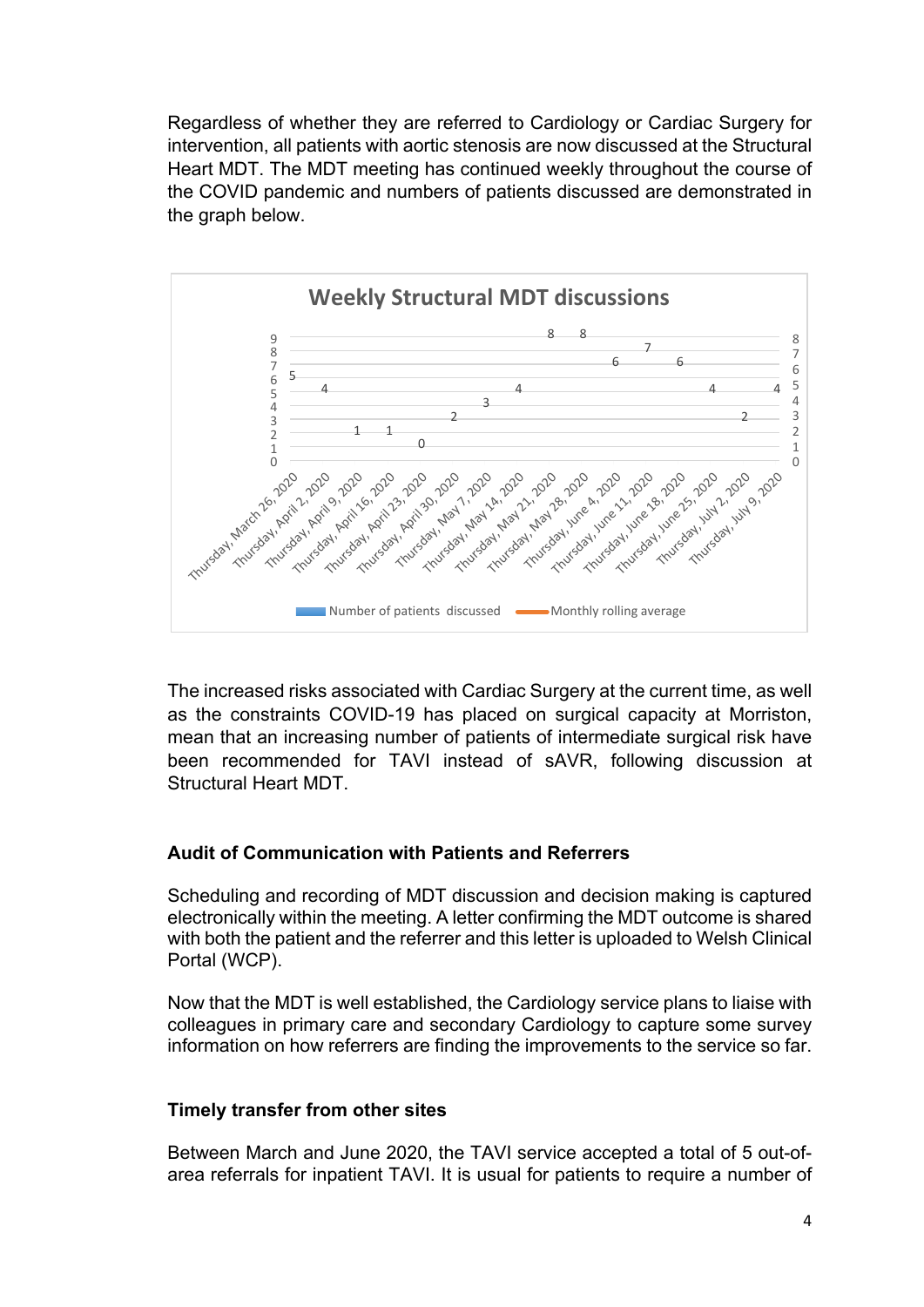investigations and clinical optimisation in their parent Health Board prior to transfer for the TAVI procedure. Completion of these can impact on the timescale for transfer and work is being undertaken to streamline this process to support colleagues in other health boards and to devise a set of quality measures by which the timeliness of inpatient transfer can be monitored on an ongoing basis.

## **5. GOVERNANCE AND RISK ISSUES**

There remain challenges to maintaining the waiting list position given the component waiting times and the potential for patients to be referred in to the service at a late stage in their pathway. The service has been impacted by the COVID pandemic due to the need to pause the service in March. Emerging from the first wave of COVID, the demand for TAVI has risen due to the transfer of patients from the surgical aortic valve replacement list.

Immediately prior to the COVID-19 pandemic, on 19<sup>th</sup> March 2020, there were 51 patients waiting for TAVI. Of these, 46 (90%) had been waiting less than 18 weeks; none had been waiting over 36 weeks.

The service was paused from 25<sup>th</sup> March due to COVID and recently recommenced. The waiting list position in July 2020 is as follows:

- Patients  $>52$  weeks = 0
- Patients  $>36$  weeks = 2
- Patients  $>26$  weeks = 6
- Patients  $>18$  weeks = 30

Both patients waiting over 36 weeks were transferred from the surgical aortic valve replacement waiting list due to COVID; both patients have dates for admission for TAVI. The department is currently running additional TAVI lists to catch up with the backlog of cases.

No patients have died while waiting for a TAVI since May 2019.

### **6. COMMUNICATION**

We have kept in communication with patients' families. The COVID pandemic has meant we have not been able to arrange face-to-face meetings as we had planned. We have been in contact with relatives to offer the opportunity of having either 'virtual' (Zoom/Teams) meetings, or have given them the option of waiting until the situation permits direct discussion.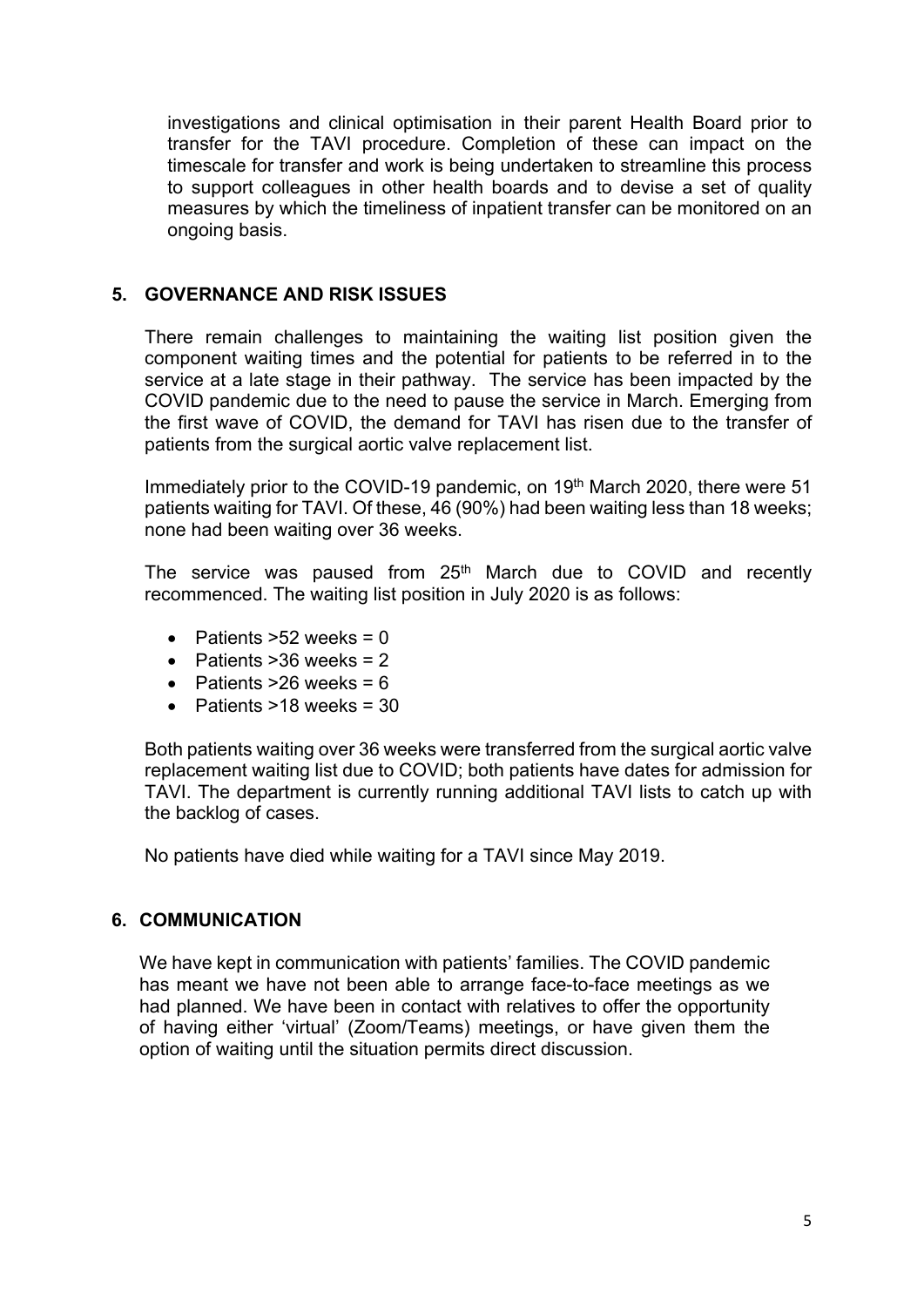#### **Appendix 1**

#### **Updated July 2020**

#### Assurance Framework for the delivery of the Royal College of Physicians' recommendations relating to the TAVI casenote review

| Recommendation 1. The Health Board should undertake further clinical record review considering the findings relating to the clinical management of 26 sets of case notes under terms of reference 3. The Health Board has alre<br>in discussion with the RCP ISR team about conducting this further clinical record review. |  |  |  |  |
|-----------------------------------------------------------------------------------------------------------------------------------------------------------------------------------------------------------------------------------------------------------------------------------------------------------------------------|--|--|--|--|
| Lead Officer: Executive Medical Director<br>Recommended timescale for completion: Short term 0-6 months                                                                                                                                                                                                                     |  |  |  |  |
|                                                                                                                                                                                                                                                                                                                             |  |  |  |  |

<span id="page-9-0"></span>

| Key actions taken to meet the<br>requirements of the recommendation                             | Evidence to support action completion                                                                                                                                        | <b>Completion timescale</b> | <b>Additional Actions</b> | <b>Assurance Group</b> | <b>Updated timescales for</b><br>completion |
|-------------------------------------------------------------------------------------------------|------------------------------------------------------------------------------------------------------------------------------------------------------------------------------|-----------------------------|---------------------------|------------------------|---------------------------------------------|
|                                                                                                 | The casenotes of the remaining patients<br>who died while waiting for a TAVI between<br>2015 and 2018 will be forwarded to the<br>RCP for review                             | January 2020<br>Completed   |                           |                        |                                             |
| Determine the number of additional<br>casenotes to be reviewed in a second<br>cohort by the RCP | Patients who died while waiting for a TAVI<br>between 2009 (the commencement of the<br>service) and 2015 have been identified and<br>will be forwarded to the RCP for review | January 2020<br>Completed   |                           |                        |                                             |
|                                                                                                 | One concern raised by a family member<br>regarding a relative who died while waiting<br>for a TAVI will also be forwarded to the<br><b>RCP</b> for review                    | January 2020<br>Completed   |                           |                        |                                             |
| Commission the RCP to undertake a review<br>of a second cohort of patients' casenotes           | A formal request has been made from the<br>Executive Medical Director to the RCP's<br>Invited Service Review team                                                            | September 2019<br>Completed |                           |                        |                                             |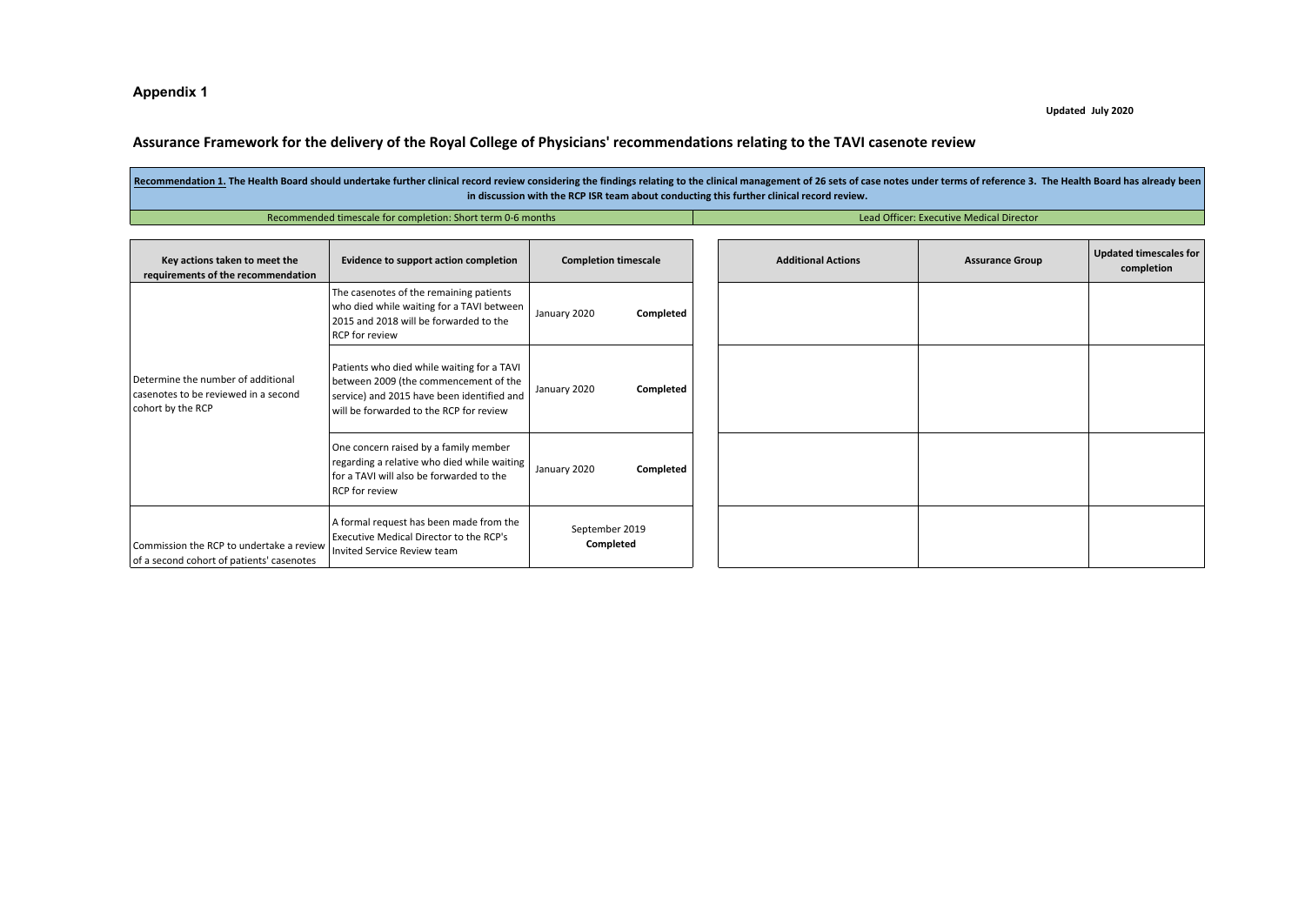|                                                                                                                                                 | RECOMMENDATION 2. The Health Doard must review the pathway for patients who may be suitable for TAVI. The pathway should reflect the natural history of severe abruc stenosis and offer timely assessment of patients, coupled<br>timely provision of TAVI for those patients who are suitable. |                                |  |                                                                                                                                    |                                                                                               |                                             |  |
|-------------------------------------------------------------------------------------------------------------------------------------------------|-------------------------------------------------------------------------------------------------------------------------------------------------------------------------------------------------------------------------------------------------------------------------------------------------|--------------------------------|--|------------------------------------------------------------------------------------------------------------------------------------|-----------------------------------------------------------------------------------------------|---------------------------------------------|--|
|                                                                                                                                                 | Recommended timescale for completion: Short term 0-6 months                                                                                                                                                                                                                                     |                                |  | Lead Officer: Servicel Director, Morriston Hospital                                                                                |                                                                                               |                                             |  |
| Key actions taken to meet the<br>requirements of the recommendation                                                                             | Evidence to support action completion                                                                                                                                                                                                                                                           | <b>Completion timescale</b>    |  | <b>Additional Actions</b>                                                                                                          | <b>Assurance Group</b>                                                                        | <b>Updated timescales for</b><br>completion |  |
| Review of the TAVI pathway to ensure that<br>patients are on a defined pathway and that<br>lassessment and treatment occur in a<br>timely way   | There is now a clear process to ensure that<br>there is an agreed definition of when<br>patients on the aortic stenosis pathway are<br>placed on the waiting list for TAVI<br>procedure                                                                                                         | August 2018<br>Completed       |  | Monthly report of component waiting<br>times for TAVI                                                                              | Quality and Safety Committee                                                                  | Monthly for minimum<br>12 months            |  |
|                                                                                                                                                 | Clear the waiting list of patients who are<br>overdue for TAVI procedure                                                                                                                                                                                                                        | <b>March 2019</b><br>Completed |  | None                                                                                                                               | None                                                                                          | None                                        |  |
|                                                                                                                                                 | Undertake a demand/capacity analysis to<br>ensure deliverability of current service<br>within commissioned timescales                                                                                                                                                                           | <b>March 2019</b><br>Completed |  | Review TAVI pathway with commissioners<br>to ensure that the service is commissioned<br>to deliver within best practice timescales | WHSSC commissioning meeting with<br>Health Board; reported to Quality<br>and Safety Committee | <b>July 2020</b>                            |  |
| Review standards set by the British Cardiac<br>Intervention Society (BCIS)                                                                      | A multidisciplinary workshop has been held<br>to secure consensus regarding the<br>standards required                                                                                                                                                                                           | October 2019<br>Completed      |  | Review TAVI pathway with commissioners<br>to ensure that the service is commissioned<br>to deliver within best practice timescales | WHSSC commissioning meeting with<br>Health Board; reported to Quality<br>and Safety Committee | <b>July 2020</b>                            |  |
| Ensure service is able to deliver<br>appropriate standard of care within a<br>timeframe that reflects the natural history<br>of aortic stenosis | Demand/capacity analysis for 18 week<br>pathway                                                                                                                                                                                                                                                 | Completed                      |  | None                                                                                                                               | None                                                                                          | None                                        |  |
|                                                                                                                                                 | Review the commissioning arrangements<br>with WHSSC to align with BCIS standards<br>and component waiting times                                                                                                                                                                                 | June 2020                      |  | Review TAVI pathway with commissioners<br>to ensure that the service is commissioned<br>to deliver within best practice timescales | WHSSC commissioning meeting with<br>Health Board; reported to Quality<br>and Safety Committee | <b>July 2020</b>                            |  |

| Recommendation 3. The Health Board should review the way referrals to the TAVI service are received and responded to. Given the apparent constraints on the service, it may consider that all referrals should be pooled and t<br>prioritised according to clinical need. |                                                                                                         |                          |  |                                         |                                     |                                             |  |
|---------------------------------------------------------------------------------------------------------------------------------------------------------------------------------------------------------------------------------------------------------------------------|---------------------------------------------------------------------------------------------------------|--------------------------|--|-----------------------------------------|-------------------------------------|---------------------------------------------|--|
|                                                                                                                                                                                                                                                                           | Recommended timescale for completion: Short term 0-6 months<br>Lead Officer: Executive Medical Director |                          |  |                                         |                                     |                                             |  |
| Key actions taken to meet the<br><b>Completion timescale</b><br>Evidence to support action completion<br>requirements of the recommendation                                                                                                                               |                                                                                                         |                          |  | <b>Additional Actions</b>               | <b>Assurance Group</b>              | <b>Updated timescales for</b><br>completion |  |
| Review process for receiving and<br>processing referrals                                                                                                                                                                                                                  | A single common electronic referral route<br>for TAVI has been established                              | August 2018<br>Completed |  |                                         |                                     |                                             |  |
| Ensure that pathway design enables<br>compliance with WHSSC commissioning<br>criteria                                                                                                                                                                                     | Pathway conforms to WHSSC<br>commissioning criteria                                                     | August 2018<br>Completed |  |                                         |                                     |                                             |  |
| Implement system of pooled referrals                                                                                                                                                                                                                                      | Pooled referral system implemented                                                                      | August 2018<br>Completed |  | Quarterly audit of referrals processing | <b>Quality and Safety Committee</b> | Quarterly for minimum<br>12 months          |  |

Recommendation 3. The Health Read must review the nathwey for national vite may be cuitable for TAUL. The nathway should reflect the natural history of cause out in strangle and affectively accounced of nationals, coursed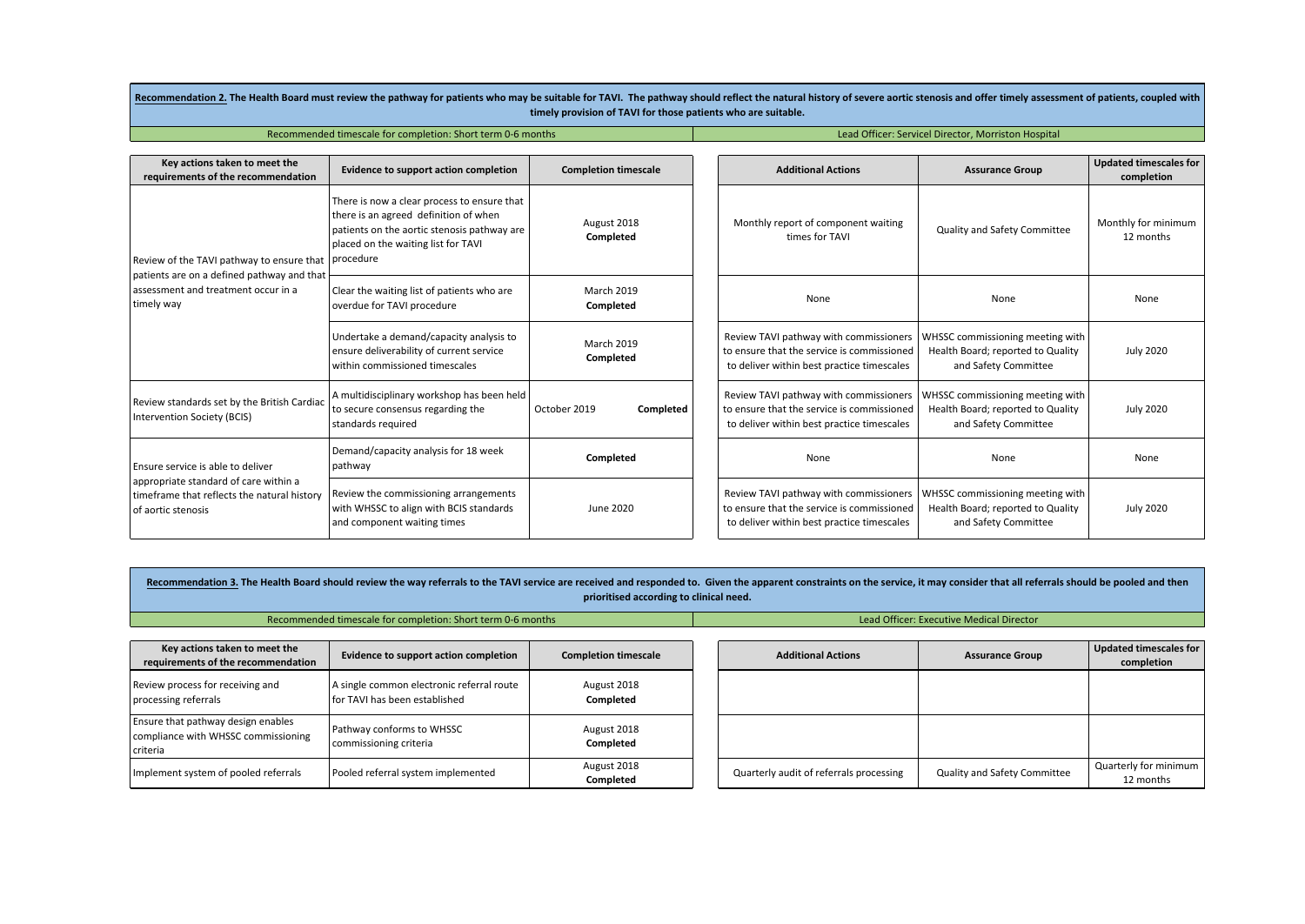#### Recommendation 4. The Health Board should agree with local hospitals a mechanism for inpatient transfer of patients into the TAVI service at Morriston Hospital.

Recommended timescale for completion: Short term 0-6 months Lead Officer: Clinical Director for Cardiology

| Key actions taken to meet the<br>requirements of the recommendation                                                                                          | Evidence to support action completion                                      | <b>Completion timescale</b>   | <b>Additional Actions</b>              | <b>Assurance Group</b>       | Updated timescales for<br>completion |
|--------------------------------------------------------------------------------------------------------------------------------------------------------------|----------------------------------------------------------------------------|-------------------------------|----------------------------------------|------------------------------|--------------------------------------|
| Communicate need to actively refer<br>patients needing TAVI to the relevant<br>consultant team to plan admission                                             | Communication with all referring centres<br>and process agreed             | <b>July 2019</b><br>Completed | Monitor performance on timely transfer | Quality and Safety Committee | Monthly for minimum<br>12 months     |
| Circulate process and contact details to<br>referring clinicans across the network and<br>partner organisations (WAST, Hywel Dda<br>University Health Board) | Communication with all referring clinicians<br>distributed.                | <b>July 2019</b><br>Completed |                                        |                              |                                      |
| Agree cardiac centre escalation policy for<br>bed capacity with specific reference to<br>recommended transfer time for TAVI                                  | Cardiac Centre escalation policy reviewed<br>and approved at Cardiac Board | Completed<br>January 2020     |                                        |                              |                                      |

Recommendation 5. The cardiothoracic surgeons and cardiologists, both TAVI and non-TAVI, at Morriston Hospital, should consider how best to ensure greater coherence in the review of patients who may be suitable for TAVI, w aim of reducing referrals between surgeons and cardiologists. One option is to run a joint TAVI clinic with TAVI cardiothoracic surgeons and TAVI cardiologists.

Recommended timescale for completion: Medium term 6-12 months Lead Officer: Clinical Director for Cardiology

| Key actions taken to meet the<br>requirements of the recommendation  | Evidence to support action completion                                                                   | <b>Completion timescale</b> | <b>Additional Actions</b>     | <b>Assurance Group</b>       | Updated timescales for<br>completion |
|----------------------------------------------------------------------|---------------------------------------------------------------------------------------------------------|-----------------------------|-------------------------------|------------------------------|--------------------------------------|
| Establish joint clinic with Cardiology and<br>Cardiothoracic Surgery | Joint clinic established, involving<br>Cardiologist and Cardiothoracic surgeon -<br>commenced July 2019 | July 2019<br>Completed      | Quarterly audit of attendance | Quality and Safety Committee | Quarterly for minimum<br>12 months   |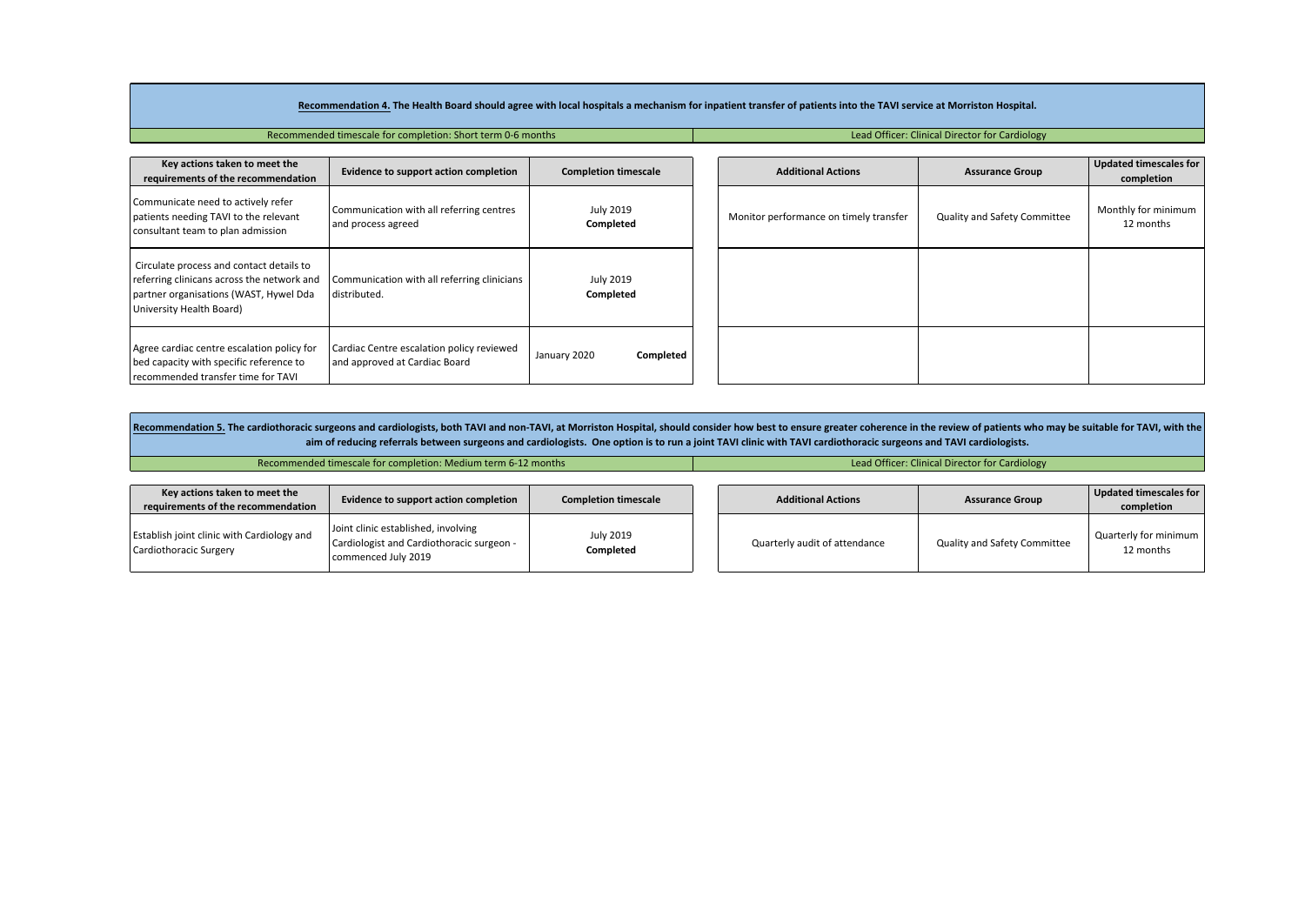Recommendation 6. The patient pathway should make clear the expectation regarding when MDT discussion of a case should take place (including with respect to BAV) and the timing of MDT discussion should allow for the clinic prioritisation of deteriorating patients. Patients should be advised when MDT discussion of their case is to happen and be told of the outcome in a timely fashion. The outcome of the MDT should be clearly documented in the **records.**

Recommended timescale for completion: Short term 0-6 months Lead Officer: Clinical Director for Cardiology

| Key actions taken to meet the<br>requirements of the recommendation                                                                             | Evidence to support action completion                                                                                                                                                                                                                            | <b>Completion timescale</b>    | <b>Additional Actions</b>                           | <b>Assurance Group</b>       | <b>Updated timescales for</b><br>completion |
|-------------------------------------------------------------------------------------------------------------------------------------------------|------------------------------------------------------------------------------------------------------------------------------------------------------------------------------------------------------------------------------------------------------------------|--------------------------------|-----------------------------------------------------|------------------------------|---------------------------------------------|
| Implement stand-alone MDT meeting held<br>separately to TAVI Joint Clinic                                                                       | Weekly standalone MDT meeting<br>commencing February 2020.                                                                                                                                                                                                       | <b>March 2020</b><br>Completed | Audit to give assurance of effective MDT<br>working | Quality and Safety Committee | Quarterly for minimum<br>12 months          |
| Frequency of the MDT to reflects the need<br>to make prompt decisions; membership of<br>MDT has appropriate multidisciplinary<br>representation |                                                                                                                                                                                                                                                                  | <b>March 2020</b><br>Completed |                                                     |                              |                                             |
| Patient to be informed of date when case<br>is to be discussed at MDT                                                                           |                                                                                                                                                                                                                                                                  | <b>March 2020</b><br>Completed |                                                     |                              |                                             |
| Patient to be assigned responsible<br>consultant for overseeing care                                                                            | Electronic record and scheduling of TAVI<br>MDT set up via Cardiology PATS system<br>with NWIS-agreed interface to upload to<br>WCP. Automatic letter generation to<br>patient, referring clinician and GP enabled.<br>Go Live date for system in February 2020. | <b>March 2020</b><br>Completed |                                                     |                              |                                             |
| Documentation of MDT discussion and<br>decision                                                                                                 |                                                                                                                                                                                                                                                                  | <b>March 2020</b><br>Completed |                                                     |                              |                                             |
| Communication of MDT discussion and<br>decision with patient                                                                                    |                                                                                                                                                                                                                                                                  | <b>March 2020</b><br>Completed |                                                     |                              |                                             |
| Documentation of MDT discussion and<br>decision with referring clinician and GP                                                                 |                                                                                                                                                                                                                                                                  | <b>March 2020</b><br>Completed |                                                     |                              |                                             |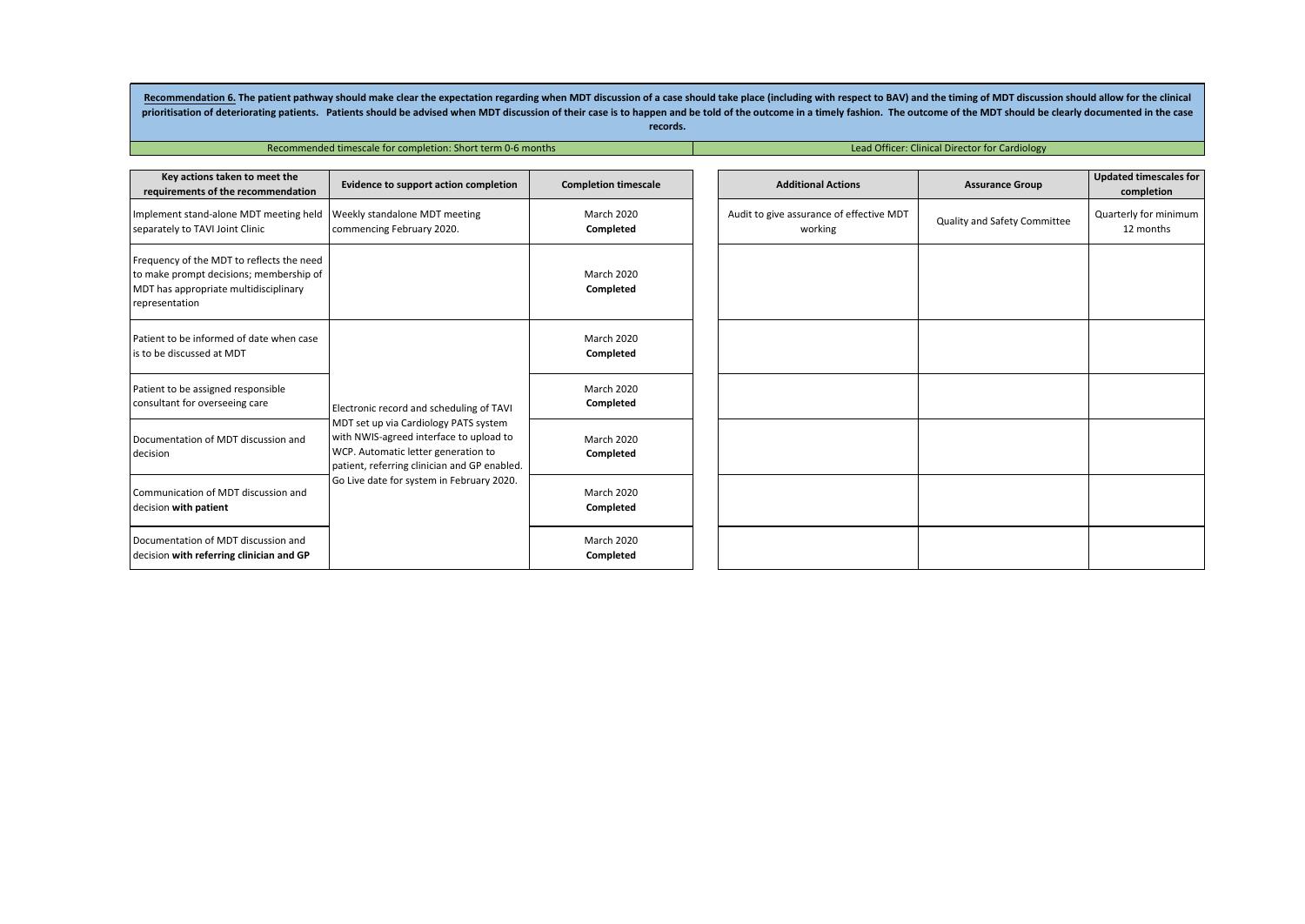Recommendation 7. The clinicians providing the service should make clear to patients and referring clinicians, and in the clinical records, when a patient is on the waiting list for TAVI, the arrangements for review whilst **waiting, and the process for clinical prioritisation should the patient deteriorate.**

Recommended timescale for completion: Short term 0-6 months Lead Officer: Clinical Director for Cardiology

| Key actions taken to meet the<br>requirements of the recommendation                                                     | Evidence to support action completion                                                                                               | <b>Completion timescale</b>    | <b>Additional Actions</b>                                                            | <b>Assurance Group</b>       | <b>Updated timescales for</b><br>completion |
|-------------------------------------------------------------------------------------------------------------------------|-------------------------------------------------------------------------------------------------------------------------------------|--------------------------------|--------------------------------------------------------------------------------------|------------------------------|---------------------------------------------|
| Communication to patients: Confirm<br>date/time of their MDT discussion (see R6)                                        |                                                                                                                                     | <b>March 2020</b><br>Completed | Audit of communications with<br>patients/GPs/referrers to ensure system is<br>robust | Quality and Safety Committee | Quarterly for minimum<br>12 months          |
| Communication to patients: Confirm                                                                                      |                                                                                                                                     | March 2020                     |                                                                                      |                              |                                             |
| outcome of MDT discussion (see R6)                                                                                      |                                                                                                                                     | Completed                      |                                                                                      |                              |                                             |
| <b>Communication to patients: Confirm</b>                                                                               |                                                                                                                                     | <b>March 2020</b>              |                                                                                      |                              |                                             |
| process for review                                                                                                      |                                                                                                                                     | Completed                      |                                                                                      |                              |                                             |
| Communication to patients: Confirm                                                                                      |                                                                                                                                     | <b>March 2020</b>              |                                                                                      |                              |                                             |
| process for escalation                                                                                                  |                                                                                                                                     | Completed                      |                                                                                      |                              |                                             |
| Communication to referring clinician:<br>Confirm date/time of their MDT discussion<br>(see R6)                          | Electronic record and scheduling of TAVI<br>MDT has been via Cardiology IT system<br>with NWIS-agreed interface to upload to        | <b>March 2020</b><br>Completed |                                                                                      |                              |                                             |
| Communication to referring clinician:<br>Confirm outcome of MDT discussion (see<br>R6)                                  | Welsh Clinical Portal, Automatic letter<br>generation to patient, referring clinician<br>and GP enabled. Go Live date for system in | <b>March 2020</b><br>Completed |                                                                                      |                              |                                             |
| Communication to referring clinician:<br>Confirm process for review                                                     | February 2020.                                                                                                                      | <b>March 2020</b><br>Completed |                                                                                      |                              |                                             |
| Communication to referring clinician:<br>Confirm process for escalation                                                 |                                                                                                                                     | <b>March 2020</b><br>Completed |                                                                                      |                              |                                             |
| Documentation in clinical record to reflect<br>communication to patient and referring<br>clinician - as described above |                                                                                                                                     | <b>March 2020</b><br>Completed |                                                                                      |                              |                                             |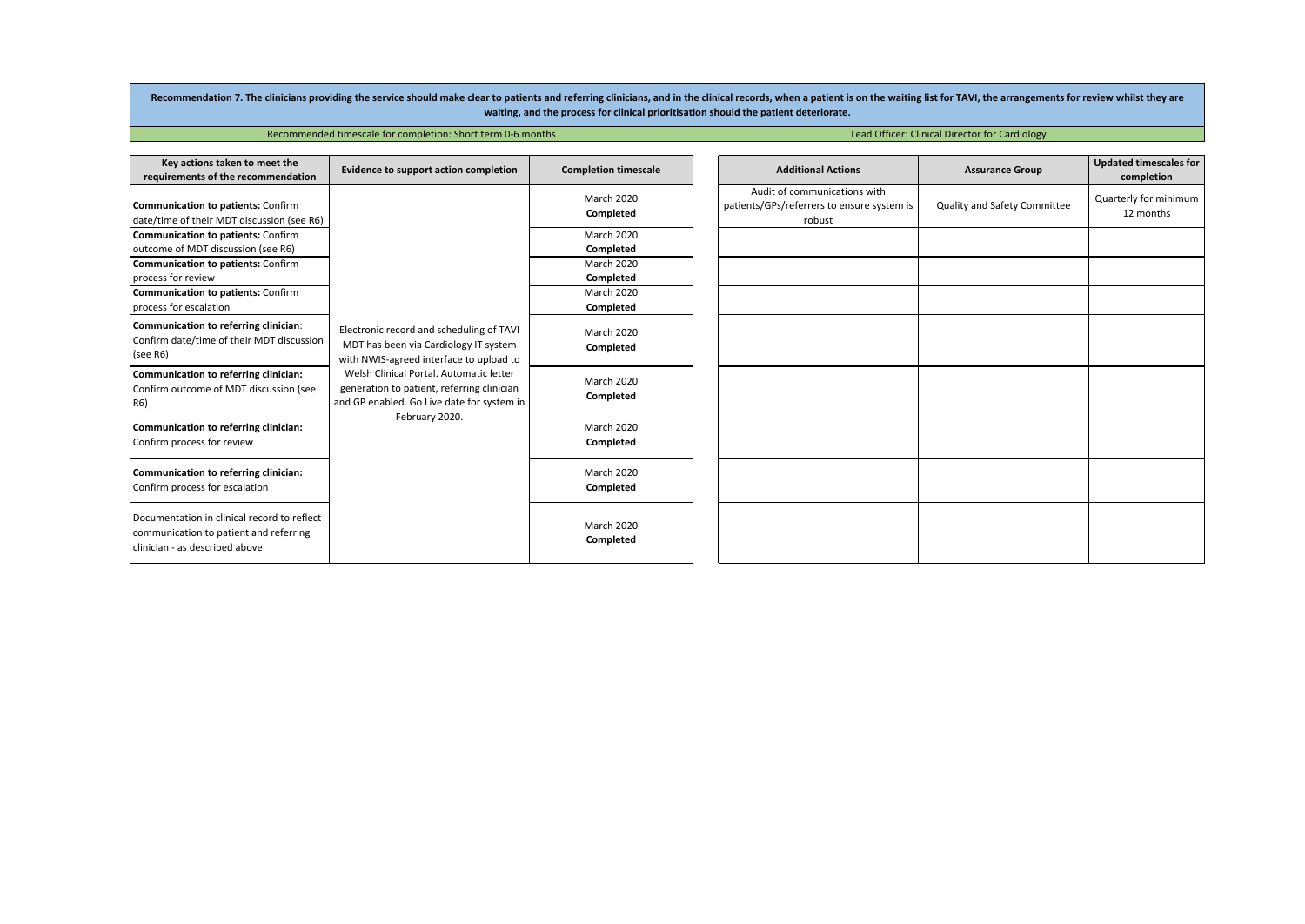Recommendation 8. The role of TAVI coordinator should be given greater prominence and be made an integral element of the patient pathway. The coordinator should be responsible for making sure that momentum is maintained fo every patient being considered for TAVI and should be supported by a clear plan for escalation if the pathway is not operating efficiently.

|  | Recommended timescale for completion: Medium term 6-12 months |  |
|--|---------------------------------------------------------------|--|
|--|---------------------------------------------------------------|--|

**Lead Officer: Service Director, Morriston Hospital** 

**Updated timescales for completion**

| Key actions taken to meet the<br>requirements of the recommendation | Evidence to support action completion | <b>Completion timescale</b>     |  | <b>Additional Actions</b> | <b>Assurance Group</b> |
|---------------------------------------------------------------------|---------------------------------------|---------------------------------|--|---------------------------|------------------------|
| Appointment of TAVI Clinical Nurse<br>Specialist (CNS)              | TAVI CNS appointed                    | Completed<br>November 2018      |  |                           |                        |
| Priority within job plan to manage all<br>patients on TAVI pathway  | Agreed within role of TAVI CNS        | August 2019<br><b>Completed</b> |  |                           |                        |
| Priority within job plan to manage all<br>patients on TAVI pathway  | Agreed within role of TAVI CNS        | August 2019<br>Completed        |  |                           |                        |

Recommendation 9. There should be strong clinical leadership of the TAVI service, with a named clinician responsible for overseeing the effectiveness of the patient pathway and leading the development of the service. Recommended timescale for completion: Medium term 6-12 months Lead Officer: Unit Medical Director, Morriston Hospital

| Key actions taken to meet the<br>requirements of the recommendation | Evidence to support action completion | <b>Completion timescale</b> | <b>Additional Actions</b> | <b>Assurance Group</b> | Updated timescales for<br>completion |
|---------------------------------------------------------------------|---------------------------------------|-----------------------------|---------------------------|------------------------|--------------------------------------|
| Appointment of Acting Clinical Director for<br>Cardiology           | Acting CD for Cardiology appointed    | Completed                   |                           |                        |                                      |
| Acting TAVI Clinical Lead appointed                                 | Acting TAVI Clinical Lead appointed   | Completed                   |                           |                        |                                      |
| Formal appointment of Clinical Director for<br>Cardiology           | CD for Cardiology appointed           | June 2020<br>Completed      |                           |                        |                                      |
| Formal appointment of Clinical Lead for<br><b>TAVI</b>              | Clinical Lead for TAVI appointed      | Completed                   |                           |                        |                                      |

Recommendation 10. There must be unequivocal clinical ownership of each patient's care, a named clinician who oversees a patient's journey and ensures that there is a coherent management plan for the patient, the treatment **decisions are made in a timely way; and that decisions reflect MDT discussion.**

|                                                  | Recommended timescale for completion: Short term 0-6 months                                                                                                                                                                                                                                                 | Lead Officer: Clinical Director, Cardiology |                                                  |                              |                                    |  |  |
|--------------------------------------------------|-------------------------------------------------------------------------------------------------------------------------------------------------------------------------------------------------------------------------------------------------------------------------------------------------------------|---------------------------------------------|--------------------------------------------------|------------------------------|------------------------------------|--|--|
|                                                  |                                                                                                                                                                                                                                                                                                             |                                             |                                                  |                              |                                    |  |  |
| Key actions taken to meet the                    | Evidence to support action completion                                                                                                                                                                                                                                                                       | <b>Completion timescale</b>                 | <b>Additional Actions</b>                        | <b>Assurance Group</b>       | Updated timescales for             |  |  |
| requirements of the recommendation               |                                                                                                                                                                                                                                                                                                             |                                             |                                                  |                              | completion                         |  |  |
| Named clinician responsible for every<br>patient | Named clinician for every patient allocated<br>by MDT. Clarity regarding responsibility of<br>each named clincian to ensure that there is<br>a coherent management plan for the<br>patient, the treatment decisions are made<br>in a timely way; and that decisions reflect<br>MDT discussion (see also R6) | Completed                                   | Audit of process to allocate named<br>consultant | Quality and Safety Committee | Quarterly for minimum<br>12 months |  |  |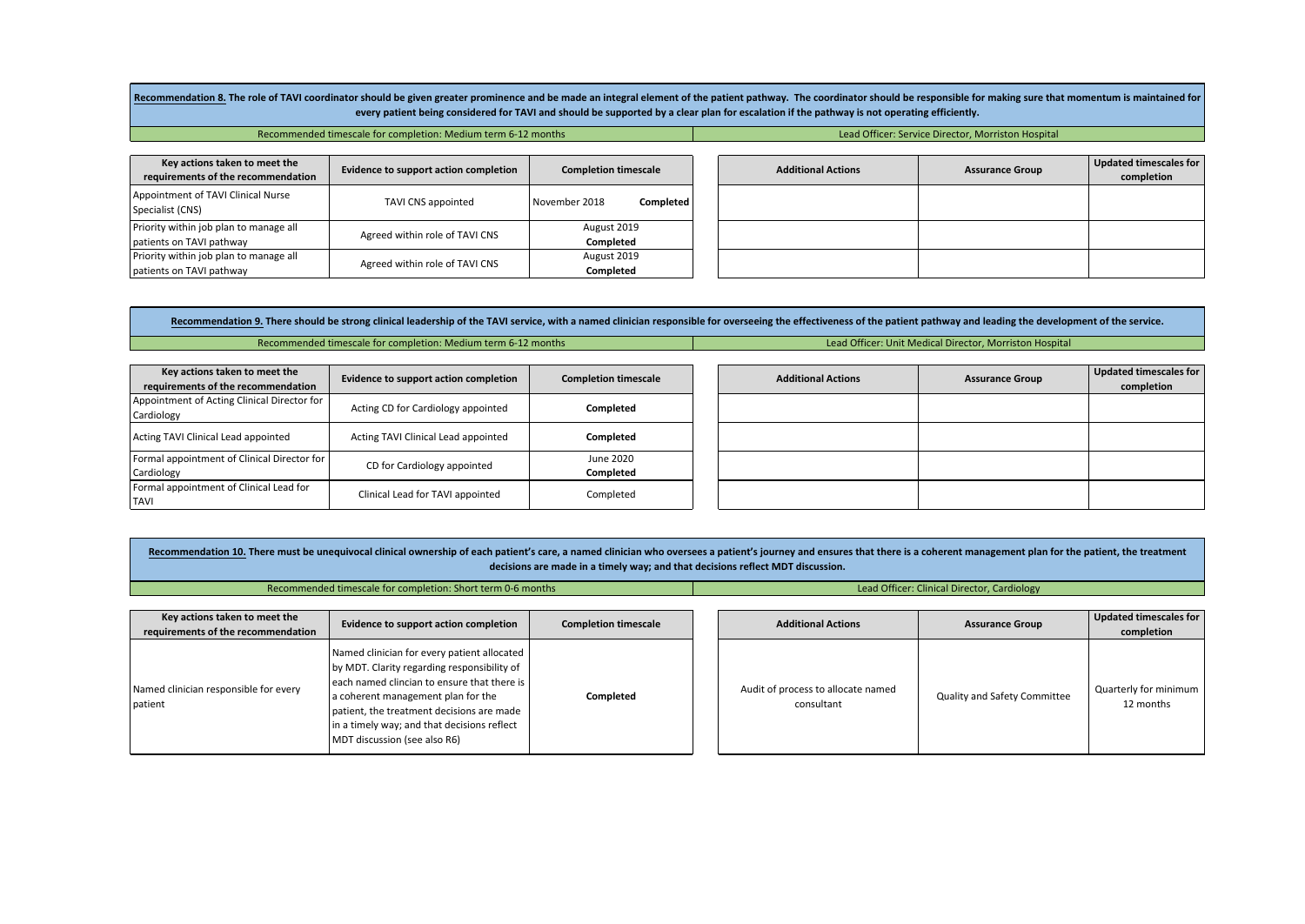|                                                                                                            | Recommendation 11. Investigations needed to establish whether a patient is suitable for TAVI should be ordered in parallel as far as possible, to get the process moving. |                             |  |                           |                        |                                      |  |  |  |  |  |  |
|------------------------------------------------------------------------------------------------------------|---------------------------------------------------------------------------------------------------------------------------------------------------------------------------|-----------------------------|--|---------------------------|------------------------|--------------------------------------|--|--|--|--|--|--|
| Recommended timescale for completion: Short term 0-6 months<br>Lead Officer: Clinical Director, Cardiology |                                                                                                                                                                           |                             |  |                           |                        |                                      |  |  |  |  |  |  |
| Key actions taken to meet the<br>requirements of the recommendation                                        | Evidence to support action completion                                                                                                                                     | <b>Completion timescale</b> |  | <b>Additional Actions</b> | <b>Assurance Group</b> | Updated timescales for<br>completion |  |  |  |  |  |  |
| Agree and document minimum set of<br>investigations prior to TAVI                                          | Minimum set of investigations prior to<br>TAVI documented within referral pathway.                                                                                        | Completed                   |  |                           |                        |                                      |  |  |  |  |  |  |
| Agree in pathway that investigations are<br>ordered in parallel                                            | Investigations ordered in parallel as matter<br>of course through referral pathway and<br>MDT where required.                                                             | Completed                   |  |                           |                        |                                      |  |  |  |  |  |  |

|                                                                     | Recommendation 12. The cardiologists should stop routine ordering of TOEs for TAVI evaluation and swicth to computerised tomography (CT) scan for 95% of patients. Where TOE is considered necessary, the Health Board must ta<br>steps to reduce the waiting time for this investigation. |                             |  |                                                                                                                                               |                              |                                      |  |  |  |  |  |  |
|---------------------------------------------------------------------|--------------------------------------------------------------------------------------------------------------------------------------------------------------------------------------------------------------------------------------------------------------------------------------------|-----------------------------|--|-----------------------------------------------------------------------------------------------------------------------------------------------|------------------------------|--------------------------------------|--|--|--|--|--|--|
|                                                                     | Recommended timescale for completion: Short term 0-6 months                                                                                                                                                                                                                                |                             |  | <b>Lead Officer: Executive Medical Director</b>                                                                                               |                              |                                      |  |  |  |  |  |  |
| Key actions taken to meet the<br>requirements of the recommendation | Evidence to support action completion                                                                                                                                                                                                                                                      | <b>Completion timescale</b> |  | <b>Additional Actions</b>                                                                                                                     | <b>Assurance Group</b>       | Updated timescales for<br>completion |  |  |  |  |  |  |
| Ensure CT is the investigation of choice<br>rather than TOE         | Pathway reflects CT as investigation of<br>choice                                                                                                                                                                                                                                          | Completed<br>Completed      |  | Establish clear criteria for use of TOE in<br>cases where CT is not possible/appropriate                                                      | Quality and Safety Committee | June 2020                            |  |  |  |  |  |  |
|                                                                     | Review of current proportion of patients<br>having CT rather than TAVI - confirms CT as<br>the primary investigation                                                                                                                                                                       |                             |  | Establish capacity required to deliver<br>required CT capacity to support the TAVI<br>pathway to take component waiting times<br>into account | Quality and Safety Committee | June 2020                            |  |  |  |  |  |  |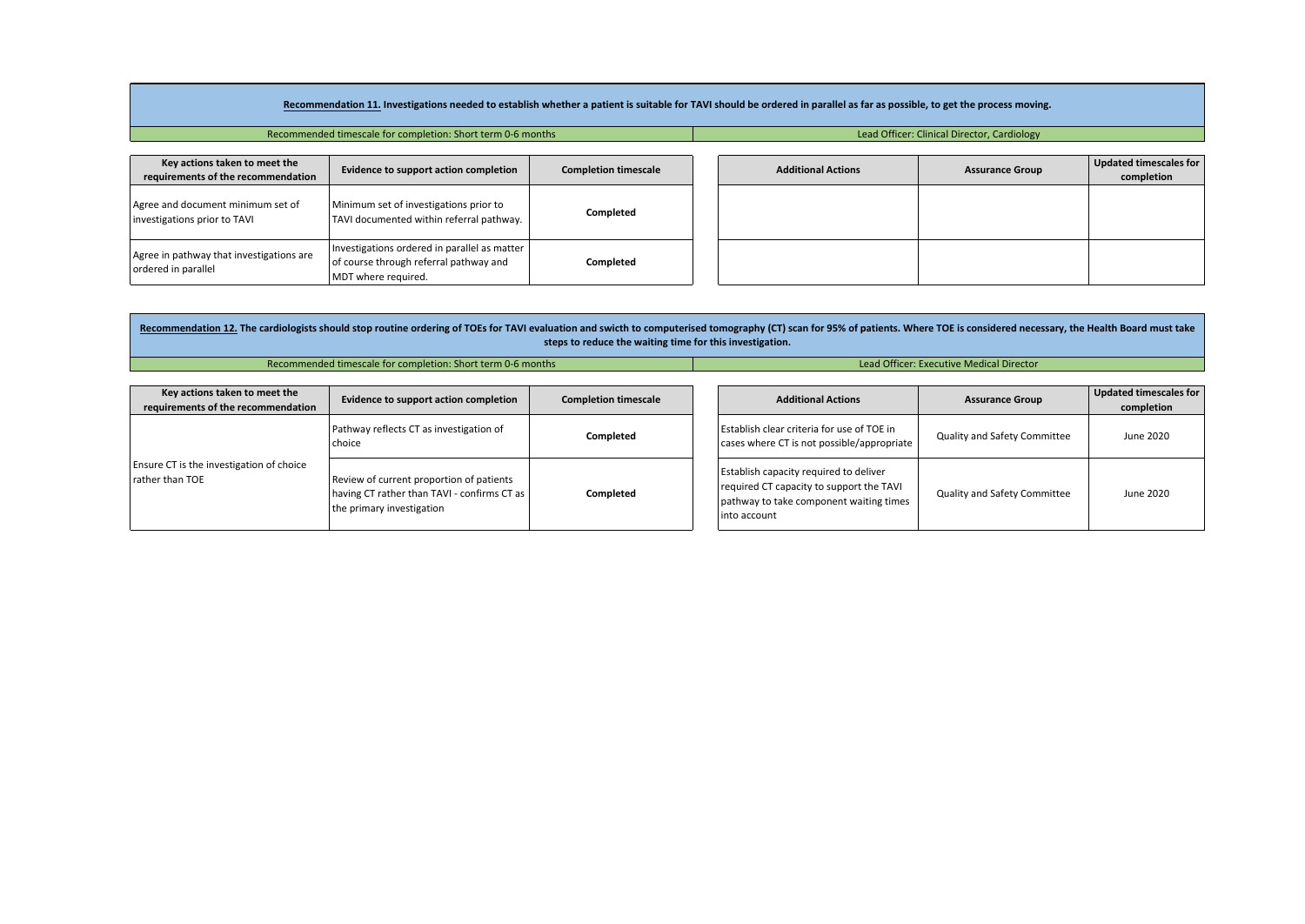Recommendation 13. The Health Board should make provision for relatives of the 32 patients covered by this review to discuss with a cardiologist the case summary relevant to their relative at Appendix 2. The Health Board s ensure that Duty of Candour is enacted for those instances where patients were deemed to have received unsatisfactory care.

Recommended timescale for completion: Short term 0-6 months Lead Officer: Head of Patient Experience

| Key actions taken to meet the                                                                                              | Evidence to support action completion          | <b>Completion timescale</b> |
|----------------------------------------------------------------------------------------------------------------------------|------------------------------------------------|-----------------------------|
| requirements of the recommendation                                                                                         |                                                |                             |
| Initial communication with families and                                                                                    |                                                |                             |
| next of kin of the first cohort of patients to   Communication with families and next of                                   |                                                | November 2018               |
| inform them that RCP will be reviewing                                                                                     | kin                                            | Completed                   |
| l casenotes                                                                                                                |                                                |                             |
| Communication to inform families and                                                                                       |                                                |                             |
| next of kin that casenote review has been                                                                                  | Communication with families and next of        | March 2020                  |
| completed and offer time to meet to                                                                                        | <b>I</b> kin                                   | Completed                   |
| discuss                                                                                                                    |                                                |                             |
| Offer meetings with families to discuss<br>loutcomes of the review and the RCP's<br>findings with regard to their relative | Communication with families and next of<br>kin | March 2020<br>Completed     |

Recommendation 14. The Health Board should consider this report at a relevant Board quality assurance committee and develop an action plan to address the recommendations made.

Recommended timescale for completion: Short term 0-6 months Lead Officer: Executive Medical Director

| Key actions taken to meet the<br>requirements of the recommendation                                                                                                                                                                                                                                                                                        | Evidence to support action completion                                                                                                            | <b>Completion timescale</b> | <b>Additional Actions</b>                                                                                                     | <b>Assurance Group</b>       | <b>Updated timescales for</b><br>completion |
|------------------------------------------------------------------------------------------------------------------------------------------------------------------------------------------------------------------------------------------------------------------------------------------------------------------------------------------------------------|--------------------------------------------------------------------------------------------------------------------------------------------------|-----------------------------|-------------------------------------------------------------------------------------------------------------------------------|------------------------------|---------------------------------------------|
| Regular updates have been provided to the<br>Health Board and Quality and Safety<br>Committee (In-Committee) over the past<br>12 months, including updates on<br>correspondence with the RCP, outline draft<br>reports and planned additional input from<br>RCP (site visit in July 2019 and planned<br>casenote review of a second cohort of<br>patients) | Agendas of Health Board and Quality and<br><b>Safety Committee</b>                                                                               | Completed                   | Monthly report to be provided for<br>oversight and scrutiny of delivery of action<br>plan and ongoing compliance with actions | Quality and Safety Committee | Monthly for minimum<br>12 months            |
| Action plan developed in response to the<br>report's recommendations                                                                                                                                                                                                                                                                                       | Document: Assurance Framework for the<br>delivery of the Royal College of Physicians'<br>recommendations relating to the TAVI<br>casenote review | January 2020<br>Completed   |                                                                                                                               |                              |                                             |
| A report will be presented and discussed at<br>a formal meeting of the Health Board                                                                                                                                                                                                                                                                        |                                                                                                                                                  | March 2020<br>Completed     |                                                                                                                               |                              |                                             |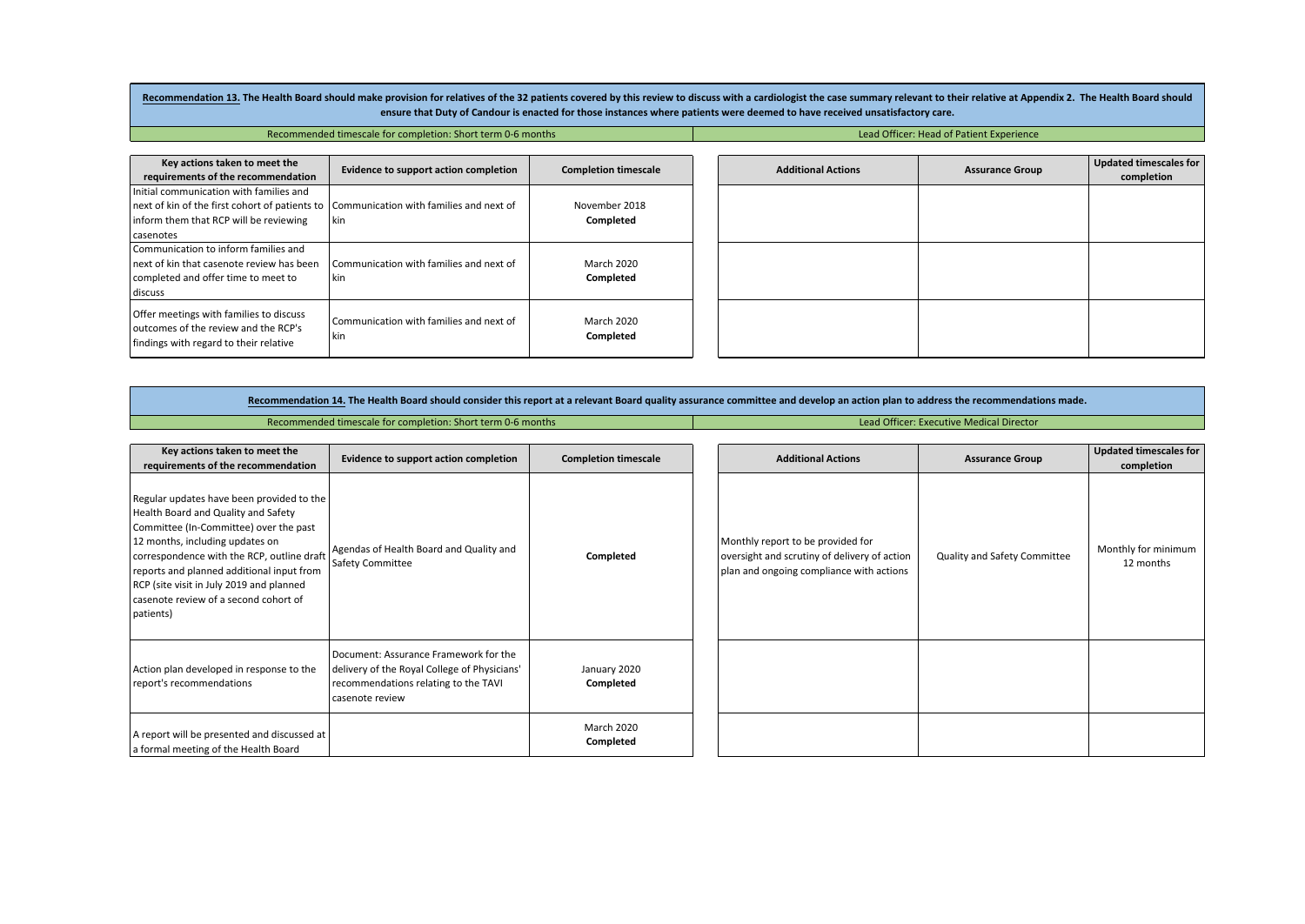Recommendation 15. The Health Board should consider sharing the outcome of this report with the relevant bodies in Wales, to include Health Inspectorate Wales, the Welsh Health Specialist Service Commissioning and Chief Me **Officer for Wales.**

#### Recommended timescale for completion: Short term 0-6 months Lead Officer: Executive Medical Director

| Key actions taken to meet the<br>requirements of the recommendation                                                                            | <b>Evidence to support action completion</b>                                                             | <b>Completion timescale</b>    |
|------------------------------------------------------------------------------------------------------------------------------------------------|----------------------------------------------------------------------------------------------------------|--------------------------------|
| The report has been shared with Welsh<br>Government, including the Chief Medical<br>Officer (CMO) for Wales                                    | Correspondence with Welsh Government;<br>meeting with Welsh Government officials<br>and the CMO's office | January 2020<br>Completed      |
| The report has been shared with Welsh<br><b>Health Specialised Services Committee</b><br>(WHSSC) as commissioners                              | Meeting with representatives of WHSSC                                                                    | <b>March 2020</b><br>Completed |
| The report has been shared with Hywel<br>Dda University Health Board                                                                           | Meeting with representatives of Hywel Dda<br><b>UHB</b>                                                  | <b>March 2020</b><br>Completed |
| The report has been formally shared with<br>Health Inspectorate Wales (HIW)                                                                    | Report shared with HIW                                                                                   | <b>March 2020</b><br>Completed |
| All Health Boards whose patients were<br>involved in this review have been informed<br>of the review's findings and the actions<br>being taken | Other HBs informed                                                                                       | <b>March 2020</b><br>Completed |

| ale | <b>Additional Actions</b> | <b>Assurance Group</b> | <b>Updated timescales for</b><br>completion |
|-----|---------------------------|------------------------|---------------------------------------------|
|     |                           |                        |                                             |
|     |                           |                        |                                             |
|     |                           |                        |                                             |
|     |                           |                        |                                             |
|     |                           |                        |                                             |
|     |                           |                        |                                             |
|     |                           |                        |                                             |
|     |                           |                        |                                             |